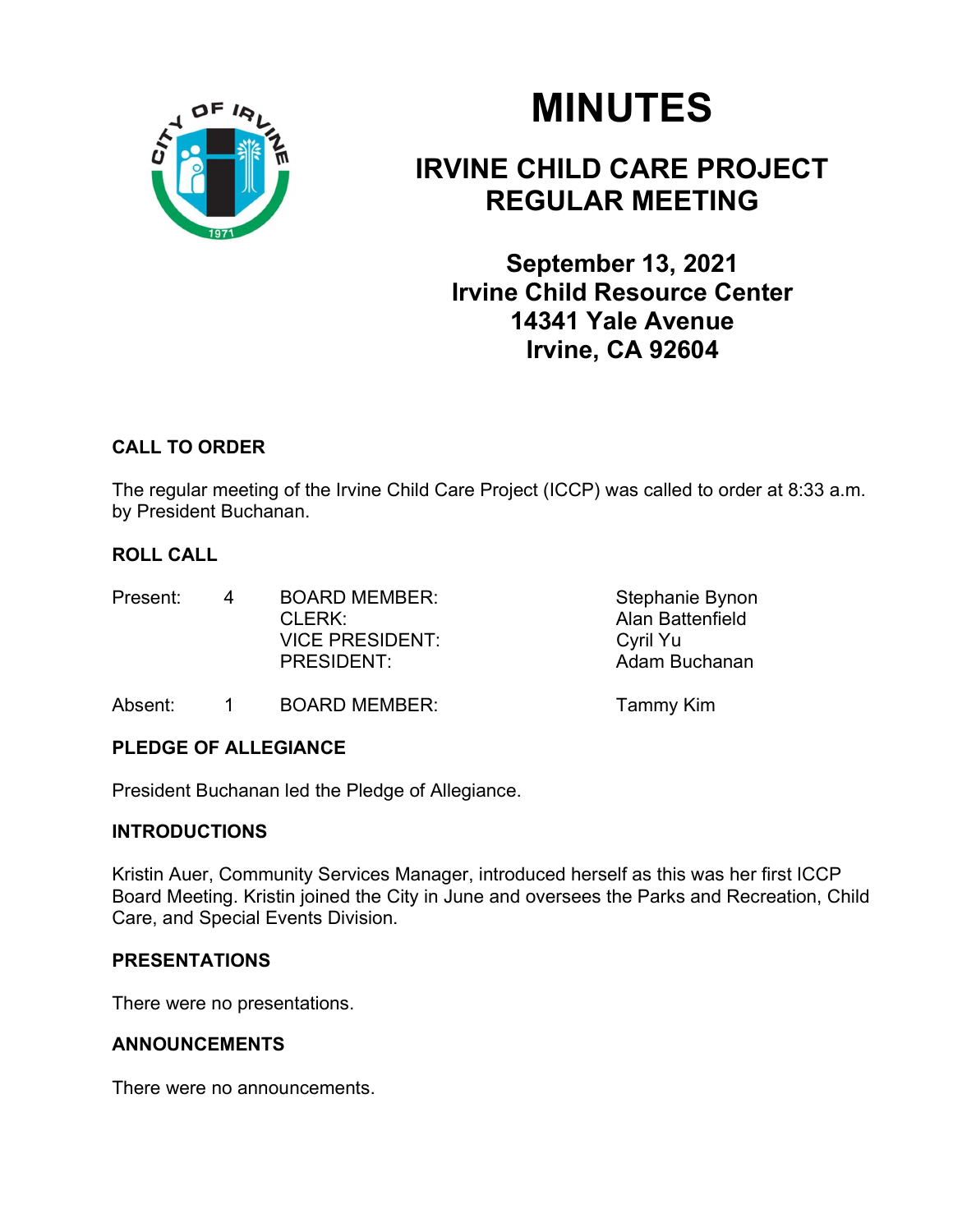#### PUBLIC COMMENTS

Sharon Wellikson, Executive Director of Irvine Children's Fund (ICF), expressed her thanks on behalf of ICF to the City of Irvine staff who administer the ICCP Scholarship program.

# ADDITIONS AND DELETIONS TO THE AGENDA

There were no additions or deletions to the agenda.

#### CONSENT CALENDAR

Moved by Vice President Yu, seconded by Clerk Battenfield, to approve Consent Calendar items 1 through 11.

The motion carried as follows:

Ayes: Battenfield, Buchanan, Bynon, Yu Absent Kim

#### 1. MINUTES

#### ACTION:

Approved the minutes of the Irvine Child Care Project held on June 14, 2021.

#### 2. WARRANT REQUEST - CATALYST FAMILY INC.

#### ACTION:

Approved payment of \$47,895.95 to Catalyst Family Inc. for child care development services for July 1-31, 2021.

#### 3. WARRANT REQUEST - IRVINE CHILDREN'S FUND (ICF) SCHOLARSHIPS

#### ACTION:

Approved payments for warrants totaling the amount of \$9,176.25 (CDBG) for child care services for July 1-31, 2021 funded by ICF scholarships.

- **\$ 1,848.75 to Catalyst Family Inc. (CDBG)**
- $\bullet$  \$ 550.00 to Creekers Club (CDBG)
- $\bullet$  \$ 00.00 to Dolphin Club
- \$ 00.00 to Kids Stuff
- $\bullet$  \$ 6,777.50 to Rainbow Rising (CDBG)

#### 4. WARRANT REQUEST - IRVINE CHILDREN'S FUND CORONAVIRUS (CV) **SCHOLARSHIPS**

#### ACTION:

Approved payments for warrants totaling the amount of \$7,541.50 (CDBG-CV) for child care services for July 1-31, 2021 funded by CV scholarships.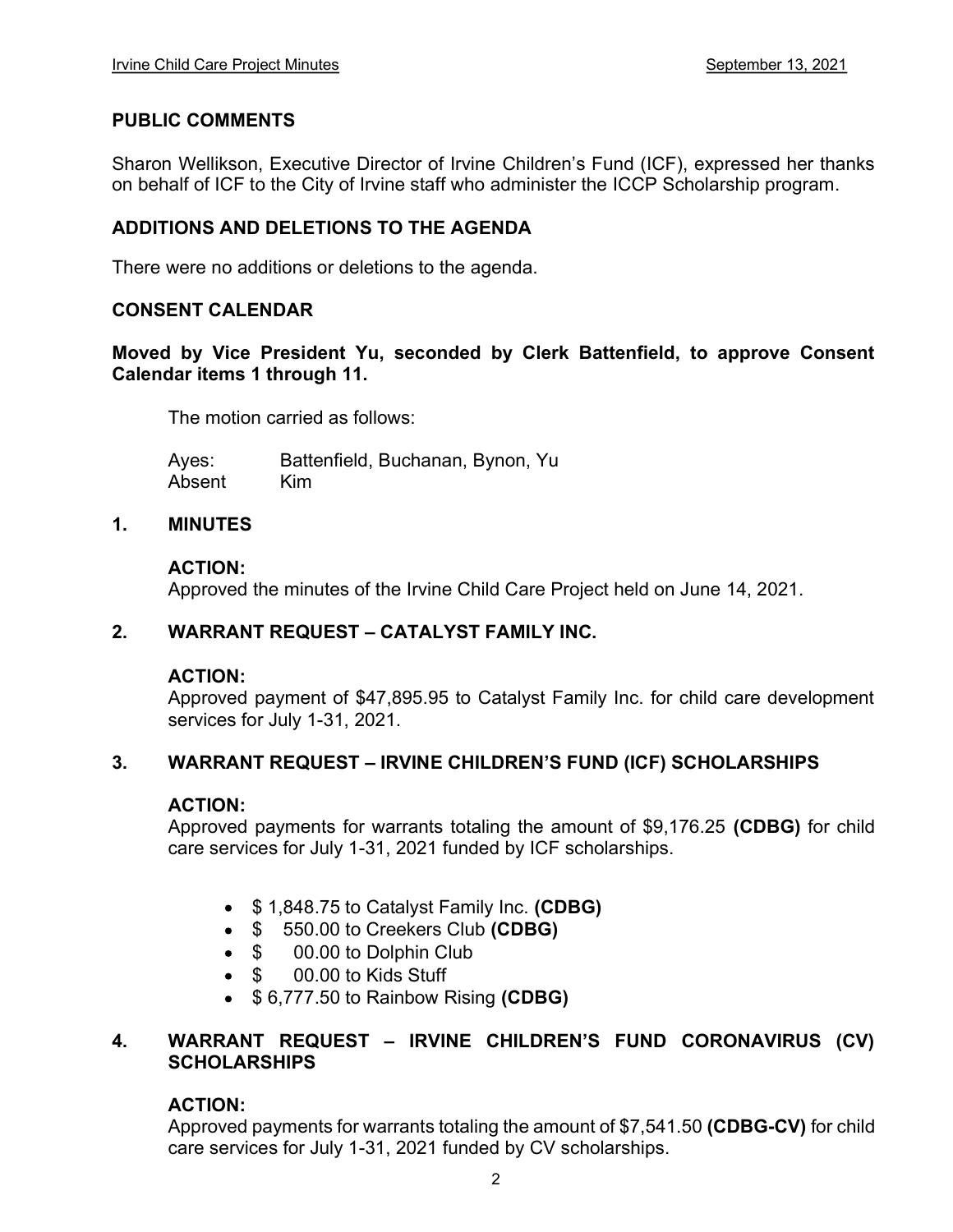- **\$** 726.75 to Catalyst Family Inc. (CDBG-CV)
- $\bullet$  \$ 330.00 to Creekers Club (CDBG-CV)
- $\bullet$  \$ 00.00 to Dolphin Club
- \$ 00.00 to Kids Stuff
- $\bullet$  \$ 6,484.75 to Rainbow Rising (CDBG-CV)

# 5. WARRANT REQUEST - IRVINE CHILDREN'S FUND (ICCP) SCHOLARSHIPS

# ACTION:

Approved payments for warrants totaling the amount of \$500.00 (ICCP) for child care services for July 1-31, 2021 funded by ICCP scholarships.

- \$ 00.00 to Catalyst Family Inc.
- \$ 00.00 to Creekers Club
- \$ 00.00 to Dolphin Club
- \$ 00.00 to Kids Stuff
- \$ 500.00 to Rainbow Rising (ICCP)

#### 6. WARRANT REQUEST – IRVINE UNIFIED SCHOOL DISTRICT (IUSD)

#### ACTION:

Approved payment of \$73,956.67 for payment for sale of IUSD-owned portables to ICCP, Utilities, Facilities and Financial Support Services, Custodial Equipment Amortization and Custodial Services for the month of July 2021.

- \$47,685.08 for Custodial Services
- \$ 675.00 for Custodial Equip Amortization
- \$10,589.42 for Payment of Portable Purchase
- **\$ 8,007.17 for Utilities**
- \$7,000.00 for Facilities & Financial Support

# 7. WARRANT REQUEST - CITY OF IRVINE

#### ACTION:

Approved payment of \$20,771.59 to the City of Irvine for Program and Grant Administration for the month of July 2021.

- \$19,817.67 for Program Administration
- \$ 957.92 for Grant Administration

# 8. ICCP PAYMENTS ISSUED JULY 2021

#### ACTION:

Received and filed attached record of payments issued July 2021 for service month May 2021.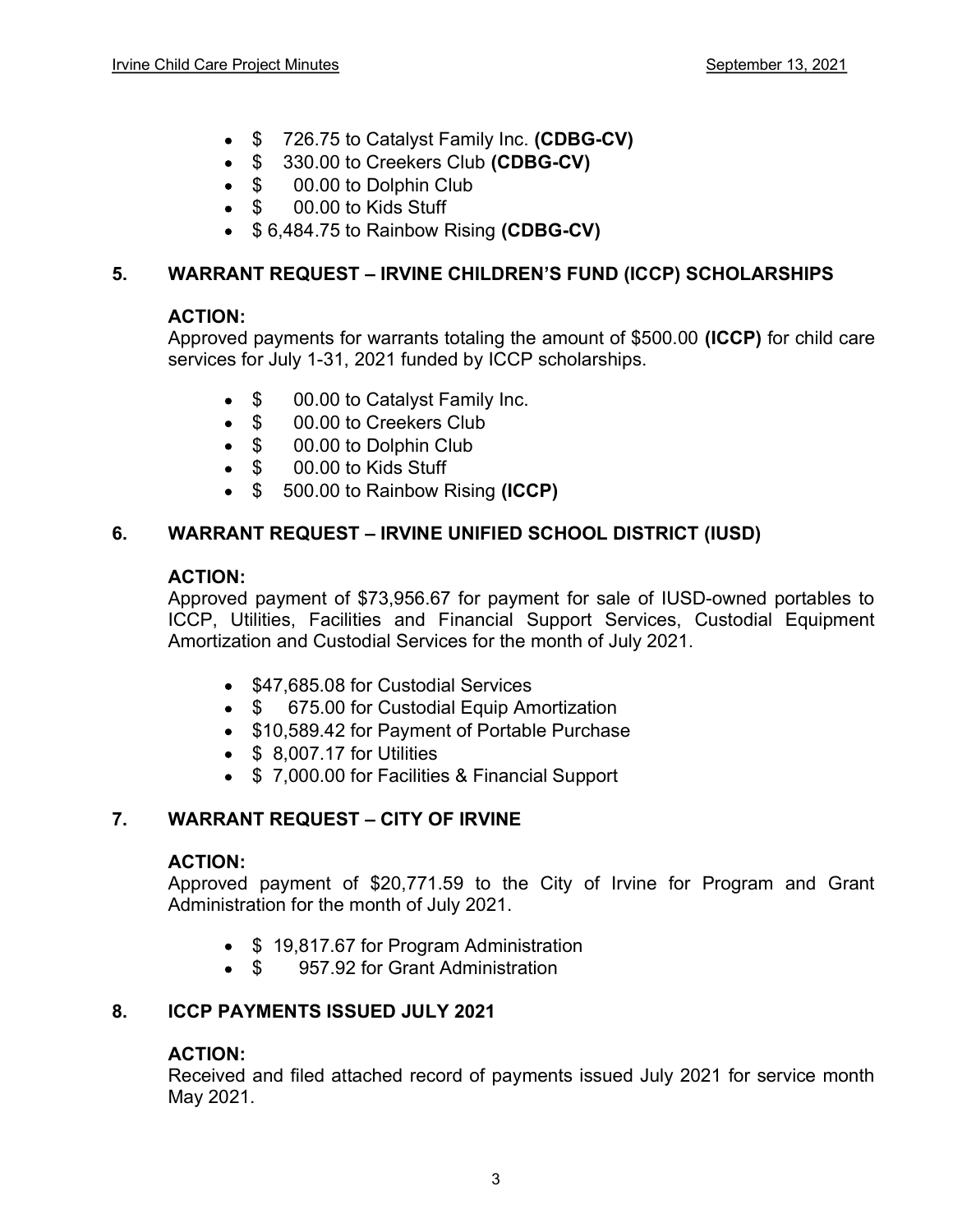# 9. ICCP PAYMENTS ISSUED AUGUST 2021

#### ACTION:

Received and filed attached record of payments issued August 2021 for service month June 2021.

# 10. DEPOSIT OF SCHOLARSHIP FUNDS FROM ICF

#### ACTION:

Authorized the deposit of funds from the ICF into the appropriate account as follows:

- $\bullet$  \$13,923.13 01-005-712-00-8689
- $\bullet$  \$14,047.13 01-005-712-00-8699

#### 11. DEPOSIT OF STATE GRANT APPORTIONMENT

#### ACTION:

Authorized the deposit of grant funds from the State Department of Education and the Department of Social Services into the appropriate account as follows:

- $\bullet$  \$ 63.592.00 01-005-50100-8290
- \$ 29,975.00 01-005-50100-8290
- \$ 5,979.00 01-005-50100-8290
- **\$282,651.00 01-005-50100-8590**

#### BOARD BUSINESS

# 12. CALIFORNIA DEPARTMENT OF SOCIAL SERVICES GENERAL CHILD CARE AND DEVELOPMENT PROGRAM GRANT FUNDING FOR FY 2021-22 (CCTR-1167)

#### ACTION:

Moved by Vice President Yu, seconded by Clerk Battenfield, to receive and file California Department of Social Services General Child Care and Development Program Grant Funding for FY 2021-22.

There were no public comments.

The motion carried as follows:

Ayes: Battenfield, Buchanan, Bynon, Yu Absent Kim

13. SUBCONTRACT AGREEMENT WITH CONTINUING DEVELOPMENT, INC. FOR CALIFORNIA DEPARTMENT OF SOCIAL SERVICES GENERAL CHILD CARE AND DEVELOPMENT PROGRAM GRANT FUNDING (CCTR-1167)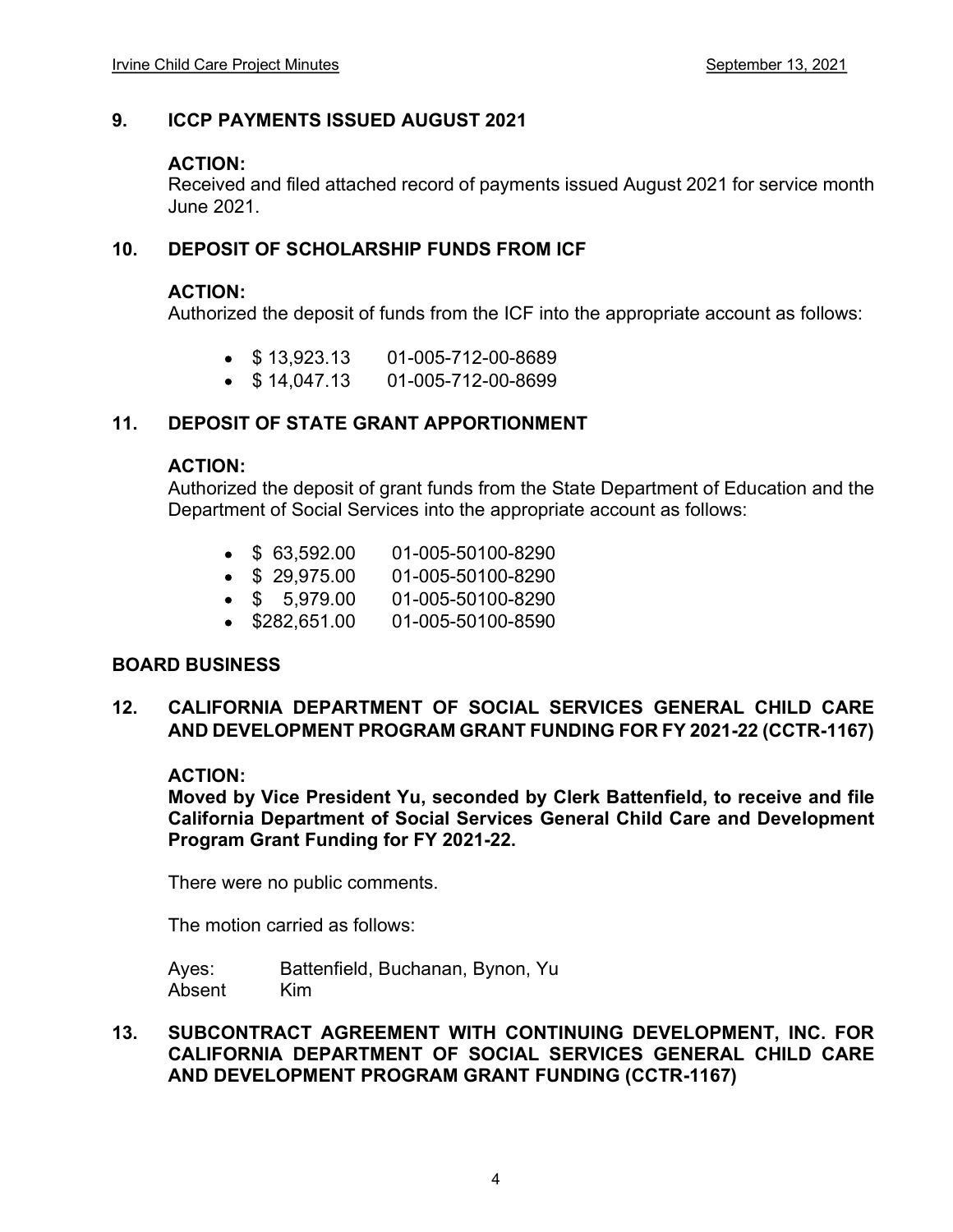#### ACTION:

Moved by Board Member Bynon, seconded by Vice President Yu, to receive and file Subcontract Agreement with Continuing Development, Inc. for California Department of Social Services General Child Care and Development Program Grant Funding.

There were no public comments.

The motion carried as follows:

Ayes: Battenfield, Buchanan, Bynon, Yu Absent Kim

#### 14. RESOLUTION AND AGREEMENT TO TERMINATE THE CONTRACT BETWEEN THE BOARD OF ADMINISTRATION CALIFORNIA PUBLIC EMPLOYEES RETIREMENT SYSTEM AND THE BOARD OF DIRECTORS IRVINE CHILD CARE PROJECT

#### ACTION:

Moved by Clerk Battenfield, seconded by Board Member Bynon, to adopt the Resolution to Terminate the Contract and Approve the Agreement to Terminate the Contract between the Board of Administration, California Public Employees Retirement System and the ICCP Board of Directors, and authorize President Buchanan to sign on behalf of the ICCP Board of Directors.

There were no public comments.

The motion carried as follows:

Ayes: Battenfield, Buchanan, Bynon, Yu Absent Kim

#### 15. APPOINTMENT PROCEDURE FOR PROVIDER SELECTION AT SOLIS PARK **SCHOOL**

#### ACTION:

Submitted for the Board's information.

#### REPORTS

#### 16. FACILITIES AND BUDGET REPORT - JOHN FOGARTY

#### ACTION:

Received and Filed.

#### 17. ICCP ADMINISTRATOR'S REPORT - TRACI STUBBLER

#### ACTION:

Received and Filed.